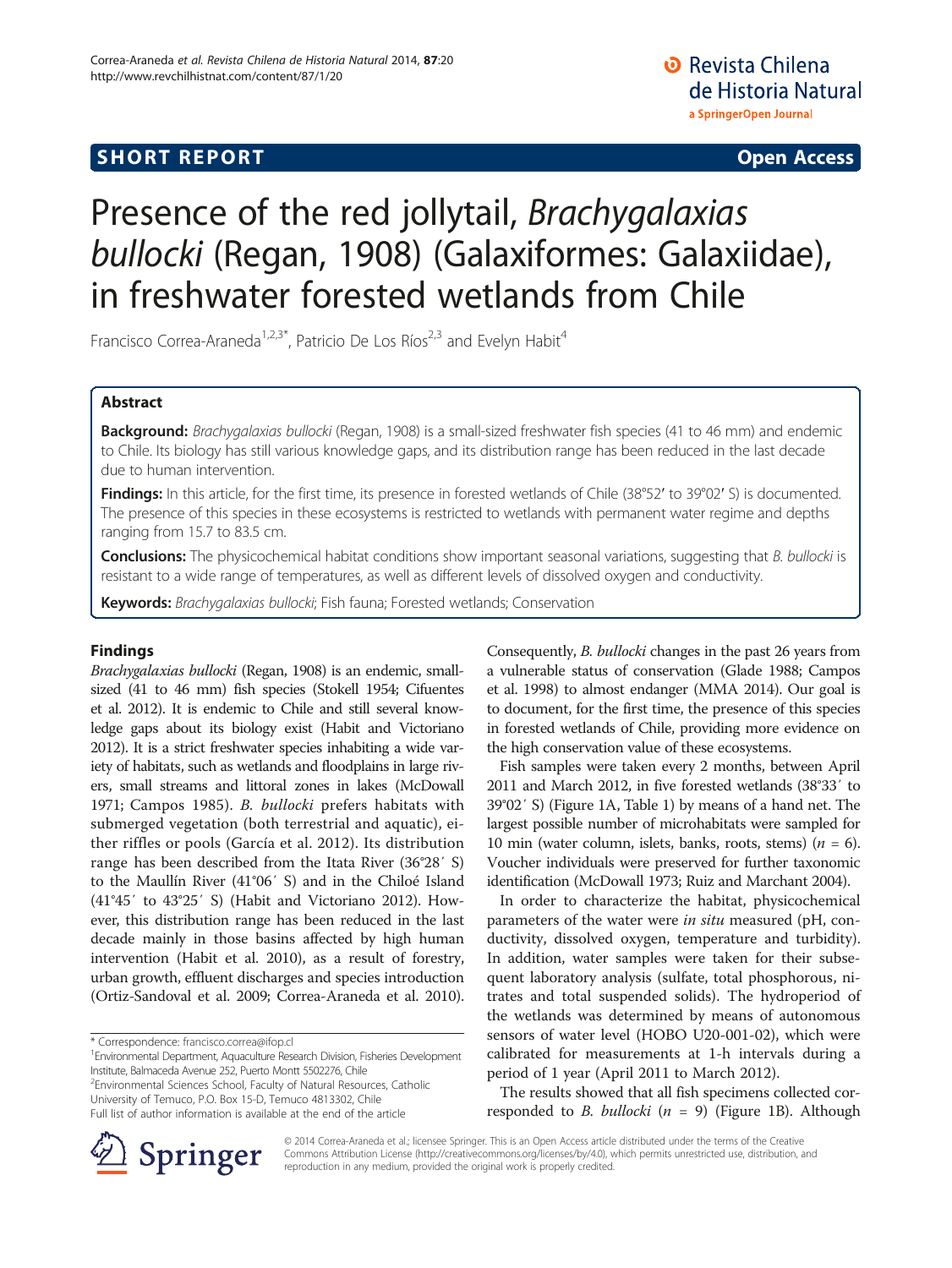there may be certain features similar to the conspecific species Brachygalaxias gothei (Busse 1982), the latter species has been only described for small ponds near Talca (35°25′33.23″ S to 71°39′31.94″ W) (SUBPESCA [2005](#page-3-0)). In addition, Berra et al. [\(1995\)](#page-3-0), Dyer ([2000](#page-3-0)) and Ruiz and Marchant ([2004](#page-3-0)) propose that B. gothei is a synonym of B. bullocki. The same criterion was used in the conservation status classification processes (MMA [2014](#page-3-0)).

B. bullocki was collected only in wetlands with a permanent water regime (Petrenco, Quepe, Nohualhue) (Table [1\)](#page-2-0), which remained flooded throughout the year with depths that ranged between 15.7 and 83.5 cm. In contrast, wetlands with temporary water regime (Vergel, Pumalal) had a dry phase that lasted between 150 and 160 days (Table [1](#page-2-0)), which would be critical for the presence of B. bullocki. Beyond to water regime, all study sites are metabolically

<span id="page-1-0"></span>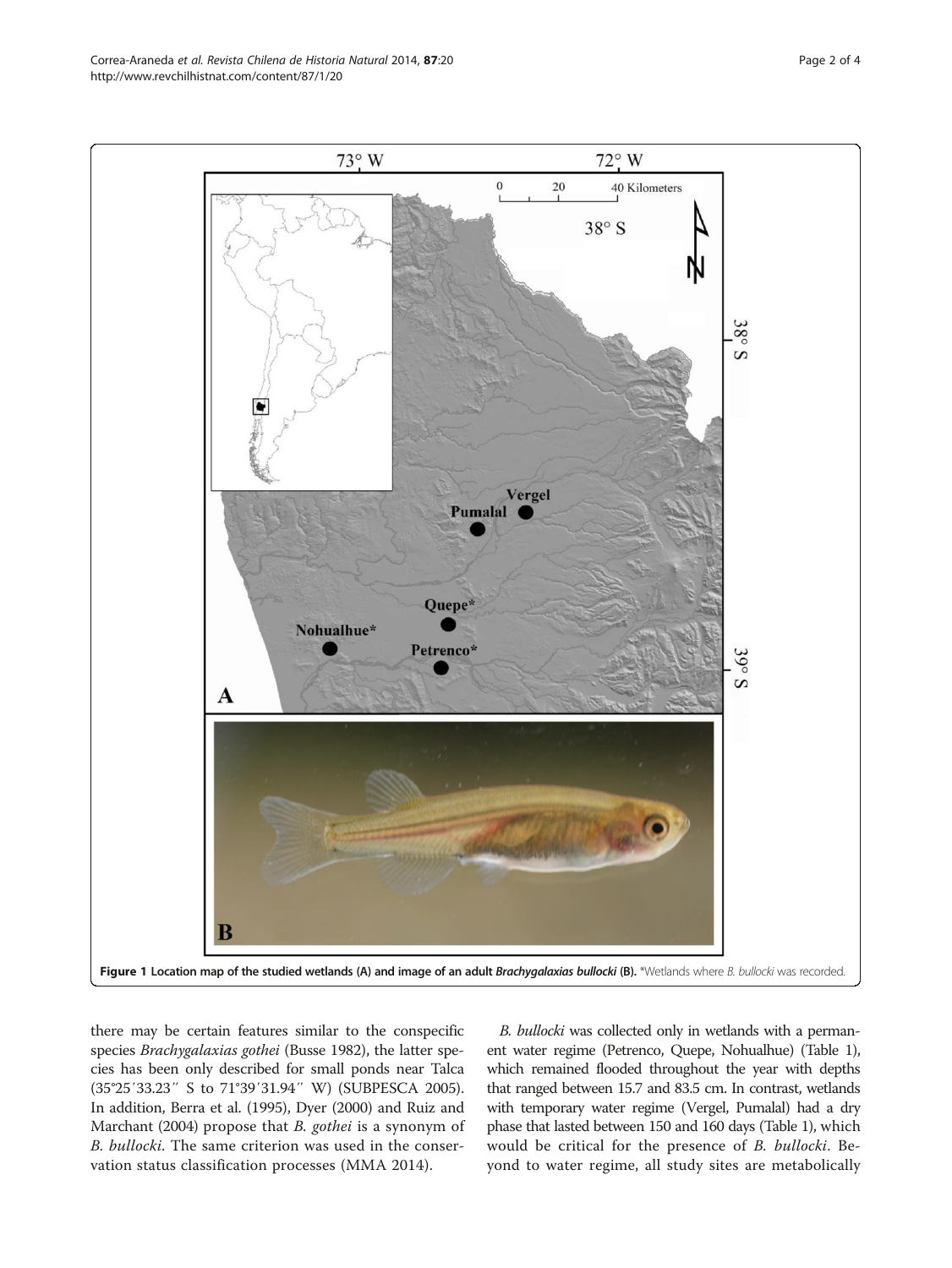|                          | Petrenco              | Quepe        | <b>Nohualhue</b> | Vergel       | Pumalal      |  |
|--------------------------|-----------------------|--------------|------------------|--------------|--------------|--|
| Brachygalaxias bullocki  | $\boldsymbol{\times}$ | X            | X                |              |              |  |
| South coordinates        | 39°02'20.29"          | 38°52'26.36" | 38°58'0.72"      | 38°33'43.64" | 38°35'55.34" |  |
| West coordinates         | 72°39'45.27"          | 72°36'56.02" | 73° 4'34.59"     | 72°19'27.93" | 72°30'59.57" |  |
| Vegetation association   | Temu-pitra            | Temu-pitra   | Temu-pitra       | Temu-pitra   | Temu-pitra   |  |
| Wetland surface (ha)     | 269                   | 346          | 107              | 138          | 192          |  |
| Elevation (masl)         | 94                    | 95           | 26               | 182          | 158          |  |
| Hydric regime            | Permanent             | Permanent    | Permanent        | Temporary    | Temporary    |  |
| Hydroperiod (days)       | 365                   | 365          | 365              | 199          | 215          |  |
| Non-flooded phase (days) | $\mathbf 0$           | $\mathbf{0}$ | $\Omega$         | 166          | 150          |  |
| Maximum depth (cm)       | 69.7                  | 59.9         | 83.5             | 82.4         | 51.5         |  |
| Minimum depth (cm)       | 30.8                  | 15.7         | 22.1             | $\Omega$     | 0            |  |

<span id="page-2-0"></span>Table 1 Presence and absence of Brachygalaxias bullocki in wetlands and their geographical, biological, morphometric and hydrological characterizations

similar, since they accommodate temu-pitra forests (Correa-Araneda et al. [2011, 2012\)](#page-3-0), belonging to the vegetation association of Blepharocalyo-Myrceugenietum exsuccae (Ramírez et al. [1995](#page-3-0)).

The preference of *B. bullocki* in habitats with submerged vegetation (García et al. [2012\)](#page-3-0), where it lays its eggs (Campos [1972](#page-3-0)), is consistent with its presence in forested wetlands, dominated by native woody vegetation from 10 to 15 m in height (Correa-Araneda et al. [2012\)](#page-3-0) of Myrtaceae family trees, including Myrceugenia, Blepharocalyx, Luma,Tepualia and Winteraceae (Drimys winteri JR et G. Forster) (Hauenstein et al. [2005;](#page-3-0) Correa-Araneda et al. [2011\)](#page-3-0). Dead individuals from this vegetation create islets, roots and branches (Correa-Araneda et al. [2012\)](#page-3-0), generating a highly heterogeneous habitat. These environments are particularly different from other wetlands, due to the permanent presence of large woody debris (LWD), low water temperatures and low light penetration. Therefore, these wetlands are metabolically similar to headwater rivers (Vannote et al. [1980](#page-3-0)), but with no current velocity. Indeed, these heterogeneous habitats when combined with low or null water current velocity result in optimal conditions for B. bullocki.

As reported by Campos [\(1972](#page-3-0)), B. bullocki feeds mainly on insect larvae, chironomids, amphipods, copepods and cladocerans. Consistently, Correa-Araneda et al. ([In press](#page-3-0)) reported Chironomidae, Crustacea and Oligochaeta as dominant invertebrate taxa in permanent and temporary wetlands. Particularly in permanent wetlands, Chironomidae, Asellidae, Hyalella sp., Oligochaeta and Smicridea sp. are the taxa with the highest frequency of occurrence.

Physicochemical characteristics of the water in sites where *B. bullocki* was present showed an important seasonal variability, with some extreme values considering fish persistence (Table 2). Water has acidic pH (4.4 to 6.4) and has low conductivity in winter (37 μS/cm) and medium in summer (92 μS/cm). Dissolved oxygen showed drastic variations between winter (6.5 to 10.5 mg/L) and summer (2.2 to 3.6 mg/L). These levels recorded in summer, generally insufficient for the survival of fish fauna, indicate that

Table 2 Mean values of physicochemical variables recorded in forested wetlands ( $n = 3$ )

|                  | Unit                    | Petrenco   |      | Quepe |         | <b>Nohualhue</b> |      | Vergel |         | Pumalal |       |
|------------------|-------------------------|------------|------|-------|---------|------------------|------|--------|---------|---------|-------|
|                  |                         | <b>Sum</b> | Win  | Sum   | Win     | Sum              | Win  | Sum    | Win     | Sum     | Win   |
| pH               | to 14 (H <sup>+</sup> ) | 6.4        | 5.8  | 6.4   | 5.9     | 4.4              | 6.1  | 4.0    | 6.2     | 2.0     | 5.4   |
| Conductivity     | µS/cm                   | 78.0       | 37.3 | 92.1  | 69.5    | 37.4             | 32.2 | 2.7    | 47.4    | 47.3    | 61.6  |
| Dissolved oxygen | mq/L                    | 2.2        | 6.5  | 3.6   | 7.0     | 2.6              | 10.5 | 5.8    | 7.0     | 1.1     | 5.8   |
| Temperature      | $^{\circ}$ C            | 12.5       | 7.3  | 16.0  | 8.4     | 8.6              | 6.9  | 8.1    | 7.6     | 3.7     | 7.3   |
| Turbidity        | <b>NTU</b>              | 3.0        | 42.5 | 8.8   | 30.7    | 6.9              | 7.5  | 73.3   | 5.9     | 100.0   | 171.7 |
| DBO <sub>5</sub> | mq/L                    | 2.9        | 1.5  | 1.5   | 1.2     | 1.8              | 1.0  | 4.5    | 1.0     | 2.3     | 2.8   |
| Total phosphorus | mg/L                    | 0.1        | 0.0  | 0.1   | 0.0     | 0.0              | 0.0  | 0.2    | 0.0     | 1.7     | 0.1   |
| NO <sub>3</sub>  | mq/L                    | 0.4        | 0.1  | 347.2 | 1,069.0 | 358.5            | 0.8  | 0.3    | 4,719.0 | 0.1     | 0.5   |
| <b>TSS</b>       | mq/L                    | 14.0       | 8.1  | 18.4  | 7.7     | 10.0             | 7.6  | 97.6   | 1.9     | 650.7   | 43.8  |
| $SO_{4}^{2-}$    | mq/L                    | 3.3        | 0.5  | 3.8   | 1.1     | 3.6              | 1.1  | 4.1    | 0.6     | 1.1     | 1.8   |

Sum, summery; Win, wintry; TSS, total suspended solids.